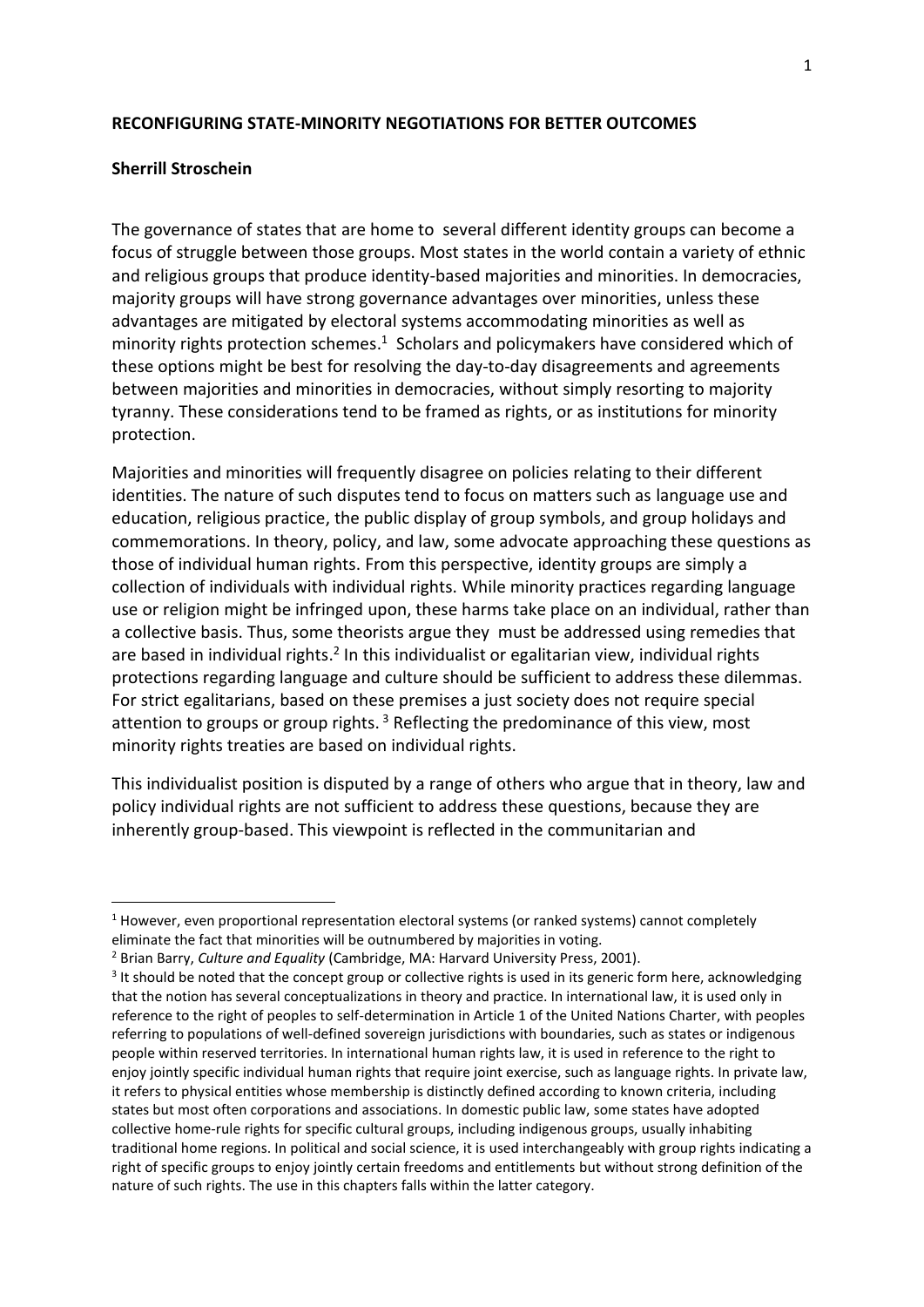multiculturalist perspectives in political theory .<sup>4</sup> From this perspective, group or collective rights must be applied to ensure minority protections against majorities in democracies. Language use, religious practices, and symbolic matters including holidays and commemorations are areas that should be preserved via group-based, collective rights, rather than simply via individual rights.<sup>5</sup>

Some thinkers have tried to merge these views with the notions of justice for individuals in liberalism. As argued by Will Kymlicka, the full exercise of individual rights requires an acknowledgement of a status for collectives and collective rights. For Kymlicka, such thinking can be consistent with liberalism due to its enhancement of the status of minority individuals through collective rights for their identity groups.<sup>6</sup> This perspective is called liberal pluralism (or sometimes liberal nationalism), $<sup>7</sup>$  and represents an attempt to combine</sup> both individualist and collective views on rights.

How might these rights questions be addressed by institutions in practice? From the liberal egalitarian view, human rights as individual rights provide sufficient remedies for those individuals who engage in practices such as the use of a minority language. International law and some domestic courts reflect this insistence on an individual basis for rights. However, collective rights approaches have also become more recognized in law and policy over time, <sup>8</sup> as with the Lund Recommendations discussed further below. Collective or group rights take a variety of forms in practice. For example, globally some countries recognize exemptions for religious group practices, such as the Canadian state's approach that the headdress of Sikh men allows them an exemption from the legal requirement of motorcycle helmets. In the United States, the use of the peyote drug, a controlled substance, is allowed for members of the Native American Church.<sup>9</sup> Other forms of collective rights might be positive measures, such as affirmative action / positive discrimination for employment and in school admissions. 10

Collective rights might also establish a foundation for minorities to govern themselves, providing a means for them to protect their identity-based practices with a minimum of majority influence. Such institutions take the form of autonomy structures for minorities. Autonomous structures have become recognized in international documents such as the Lund Recommendations as a useful means to preserve minority identity against majority

1

<sup>9</sup> Levy, 'Classifying Cultural Rights.'

<sup>4</sup> Charles Taylor, *Multiculturalism and the Politics of Recognition* (Princeton: Princeton University Press, 1992); Will Kymlicka, *Multicultural Citizenship* (Oxford: Oxford University Press, 1995); Jacob Levy, 'Classifying Cultural Rights,' in *Ethnicity and Group Rights*, edited by Ian Shapiro and Will Kymlicka,(New York: New York University Press, 2000).

 $5$  This dispute is not simply a theoretical one – efforts by Hungary (though unsuccessful) to get collective rights represented in the EU constitution soon after its admission to the Union demonstrate the importance of this view in Hungarian discourse. These efforts relate to the fact that ethnic Hungarians in Hungary's neighboring states comprise one of Europe's largest ethnic minorities: 'Hungary Seeks Collective Rights in European Constitution,' Radio Free Europe/Radio Liberty (RFE/RL) Newsline, 30 September 2003). Available at: [http://www.minelres.lv/mailing\\_archive/2003-October/002968.html](http://www.minelres.lv/mailing_archive/2003-October/002968.html) (accessed ???)

<sup>6</sup> Kymlicka, *Multicultural Citizenship*.

<sup>7</sup> Yael Tamir, *Liberal Nationalism* (Princeton: Princeton University Press, 1995).

<sup>8</sup> See note XX above

<sup>&</sup>lt;sup>10</sup> Levy, 'Classifying Cultural Rights.' It should be noted that affirmative action as a positive measure to overcome discrimination is applied to the individual beneficiary and a right cast as an individual right.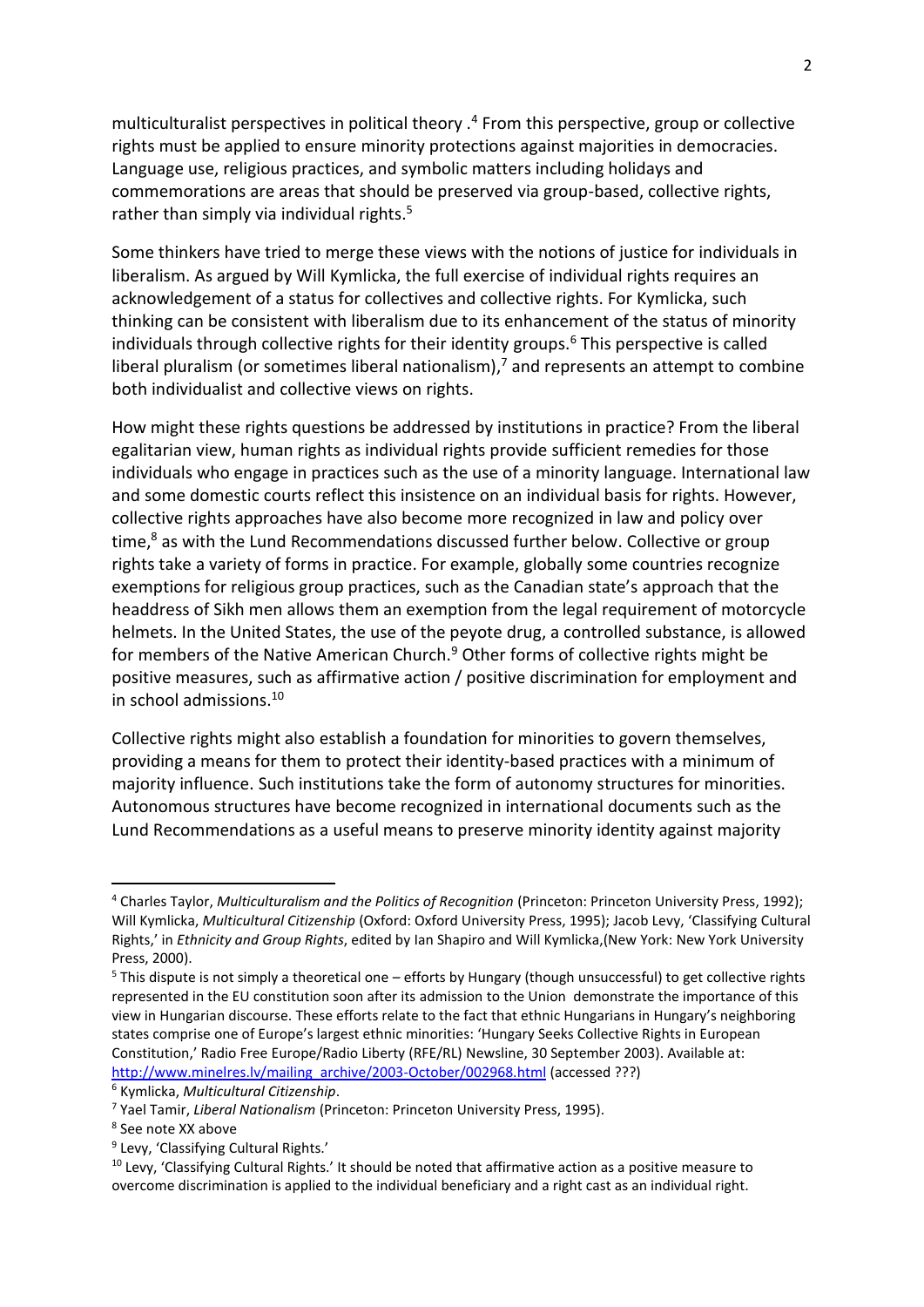pressures in democracies. As the Lund Recommendations are the most widely accepted (including outside of Europe), this document will be emphasized here. $11$ 

The argument of this chapter begins from this orientation around collective remedies for minorities, in the form of autonomy as advocated by the Lund Recommendations. I first provide an overview of the territorial and non-territorial autonomy structures proposed in the Lund Recommendations, in the section below. I then outline the ways in which majorityminority disputes are framed within an institutional framework of territorial autonomy (TA), and I contrast this with the framing of majority-minority disagreements and accommodation in terms of non-territorial autonomy (NTA). I demonstrate how NTAremoves the zero-sum nature of disputes between majorities and minorities, such that better outcomes become possible for each than under conditions of TA.

## **COLLECTIVE AND INDIVIDUAL RIGHTS, AND THE LUND RECOMMENDATIONS**

The Lund Recommendations on the Effective Participation of National Minorities in Public Life, produced by the OSCE's High Commissioner on National Minorities, outline two areas of emphasis with regard to a state's treatment of its minority. The first emphasis involves the participation of minorities in the decision-making processes of the home state, or "participation in governance of the State as a whole".<sup>12</sup> The second emphasis is on the minority's control over matters of importance to group identity, or "self-governance over certain local and internal affairs".<sup>13</sup>

This dual desire for integration and for increased minority self-governance presents a configuration that resonates with some of the literature on ideal types of democracies more generally. As outlined by Robert Dahl in his work on democracy, favourable institutions involve two factors: inclusiveness or participation, and open contestation between different views. Inclusiveness requires broad participation in state institutions, while contestation is about the presence of different viewpoints or identities in the polity – rather than simply a homogeneous configuration of identities.<sup>14</sup> Dahl presents a graphic depiction of how these two factors relate to each other, with favourable levels of democracy representing high levels of each factor. A similar graphic depiction was later used by Charles Tilly to present a breakdown of democratic factors into civil liberties and political rights.<sup>15</sup>

The two aspects of state interaction with minorities as endorsed by the Lund Recommendations can be represented in a similar graphic fashion. The graphic depiction inspired by Dahl allows us to logically consider how the two factors might relate to each

<sup>&</sup>lt;sup>11</sup> High Commissioner for National Minorities (HCNM), 'The Lund Recommendations on the Effective Participation of National Minorities in Public Life & Explanatory Note', Organization for Security and Cooperation in Europe, 1999[, http://www.osce.org/hcnm/32240?download=true](http://www.osce.org/hcnm/32240?download=true) (accessed ??). It is worth mention that this document is wide-reaching but not legally binding. Within the context of Europe, other important documents include the Framework Convention for the Protection of National Minorities (1998) and the European Charter for Regional or Minority Languages (1998).

<sup>&</sup>lt;sup>12</sup> Lund Recommendations, please refer to article and sub-section

<sup>13</sup> Lund Recommendations, same as note 10

<sup>14</sup> Robert Dahl, *Polyarchy: Participation and Opposition* (New Haven: Yale University Press, 1971), p. 7.

<sup>15</sup> Charles Tilly, *Democracy* (New York, Cambridge University Press, 2007), p. 47.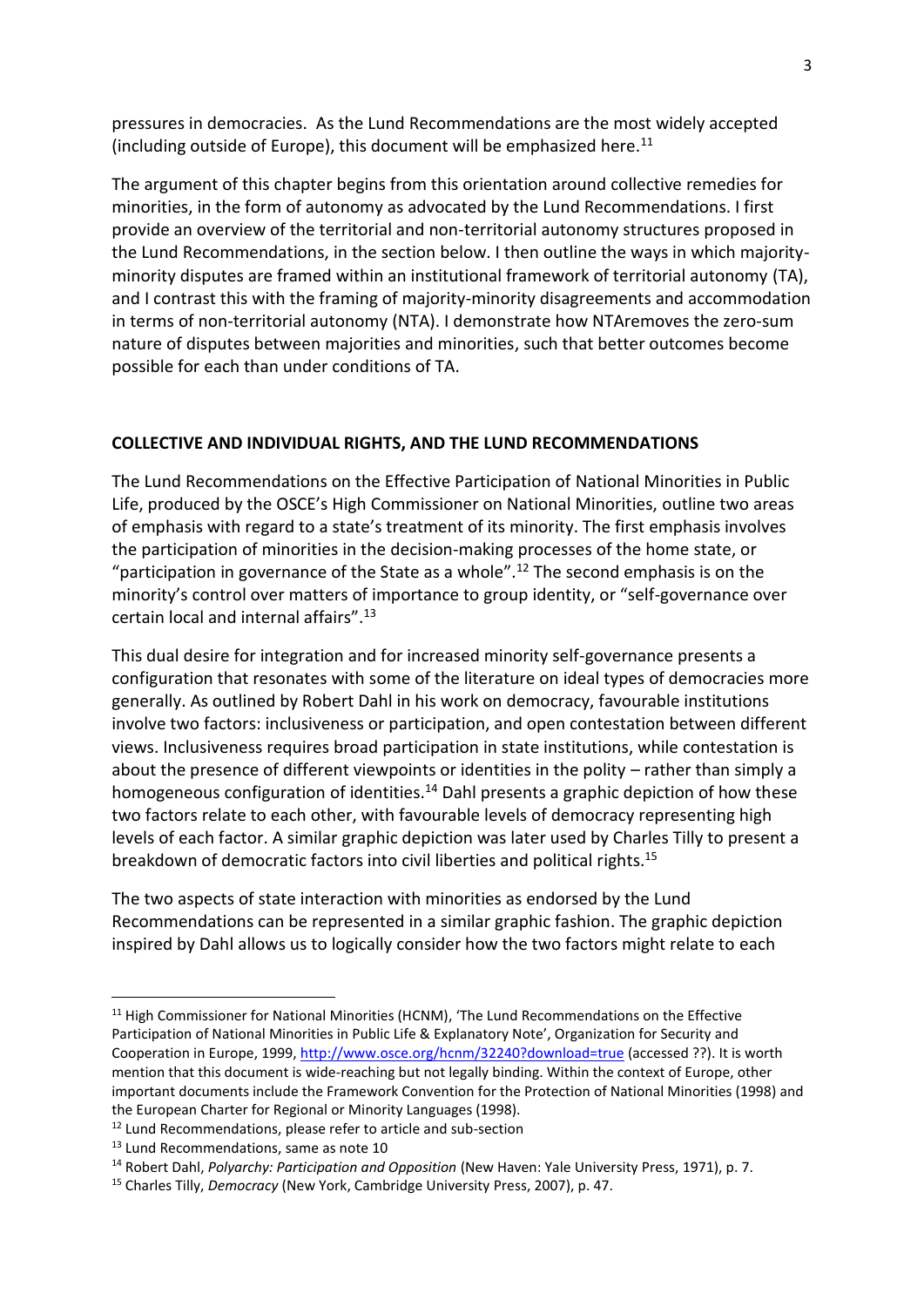other, when high levels of each are endorsed by the Lund Recommendations. This depiction appears in Figure 1 below.

[INSERT FIGURE 1 HERE]:

**.** 

In this figure, the horizontal axis represents the aspect of the effective participation of minorities in mainstreampublic life. High levels of their participation in state affairs would be represented by points closer to the arrow. The vertical axis represents levels of minority internal self-government – or governance over their own affairs. As with the horizontal axis, high levels of self-government would be represented by points closer to the arrow of this axis. Minority participation within the main state is a function of their representation in state institutions. State recognition and representation of minorities, as well as their participation in state institutions, thus differ greatly from minority participation in their own internal self-governments. If a minority focuses efforts on its own internal self-government institutions, this focus will tend to imply a reduced focus on participation and integration in the institutions of the main state.<sup>16</sup> These two strategies of focus thus may exist in a tradeoff relationship.<sup>17</sup> As outlined by these premises of the Lund Recommendations, minorities should have both high levels of participation in the main state AND high levels of internal self-government. An ideal application of the Lund Recommendations would thus lie around point X on the above graph, where there are high levels of each factor present.

What institutions might facilitate this ideal point? A great deal of literature has considered various means to represent minorities in the decision-making processes of the state, in the form of consociationalism<sup>18</sup> and electoral structures.<sup>19</sup> Less consideration has been given to the aspects of autonomy that are also included in the Lund Recommendations.<sup>20</sup> This chapter will focus on them below.

#### **STATE-MINORITY RELATIONS WITH TERRITORIAL AUTONOMY**

TA involves the allocation of governance powers to more local levels of government, on a geographic/territorial basis. The position taken by minorities toward TA will often relate to their demographic concentrations. Minorities in enclaves or regions, where they numbers might constitute a majority, tend to favour TA as a means for them to govern their own affairs within that TA territory – as is the case of the German speaking minority in Alto

<sup>&</sup>lt;sup>16</sup> This trade-off is represented in the everyday choices made by minority members and their elites with regard to how they will spend their time, and in which institutions they will invest.

<sup>&</sup>lt;sup>17</sup> Exceptions exist, of course, most notably the power held by Scottish MPs in Westminster allowing them to vote on matters pertaining to English constituencies. Other examples are self-rule entities, such as the Faroe Islands and Greenland, South Tyrol and the Åland Islands, all of which are represented in both legislatures and public services, and whose representatives at times have the deciding votes in matters of national interest. <sup>18</sup>Arend Lijphart, *Democracy in Plural Societies: A Comparative Exploration* (New Haven: Yale University Press, 1977).

<sup>19</sup> Benjamin Reilly, *Democracy in Divided Societies* (New York: Cambridge University Press, 2001).

<sup>&</sup>lt;sup>20</sup> Indeed, this relative imbalance with regard to the literature on non-territorial autonomy is one reason for this volume.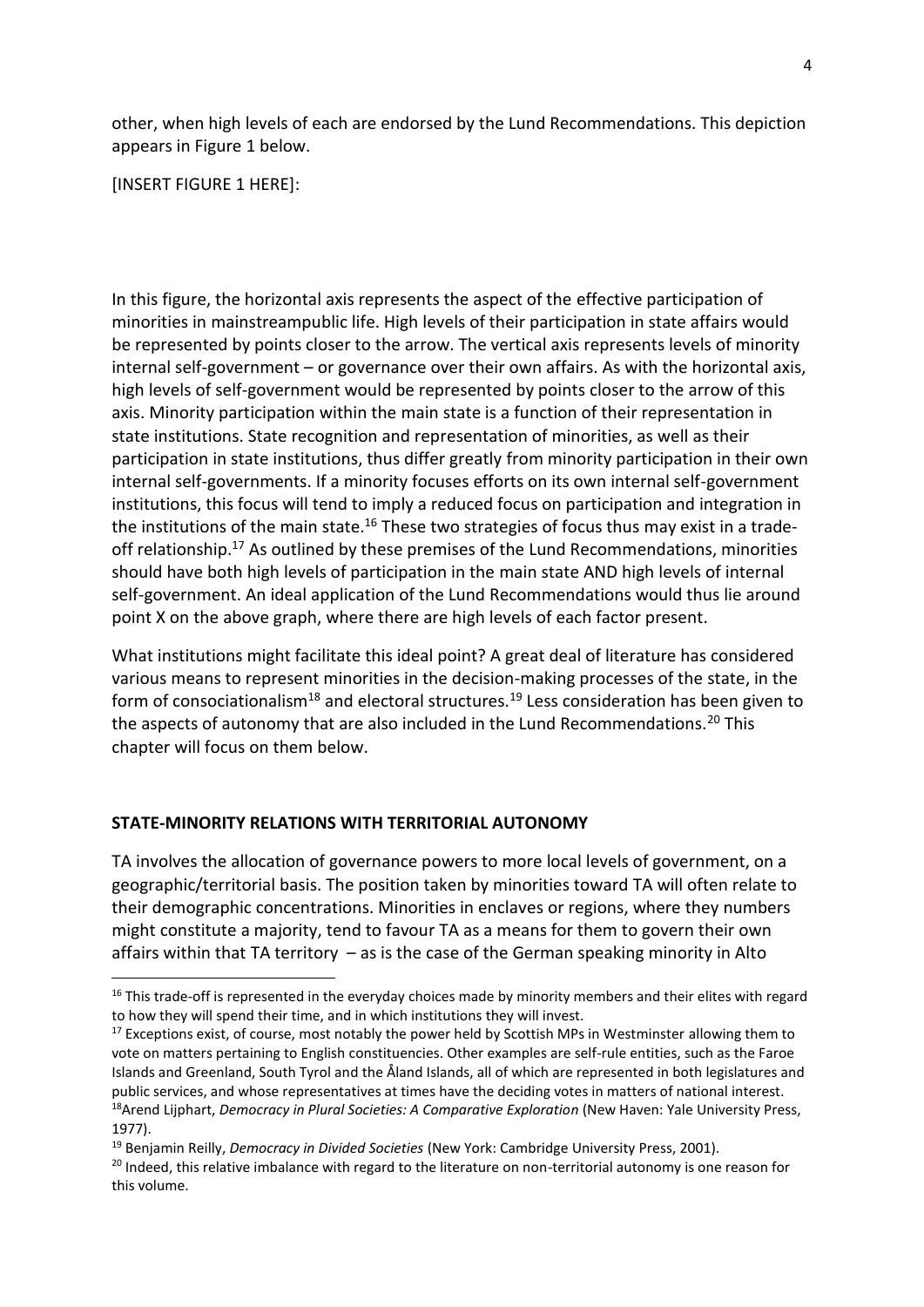Adige (South Tyrol) in Northern Italy.<sup>21</sup> Interestingly, this goal often differs from the goals of minorities who are dispersed throughout the state, because TA for the enclave does not address the situation of those living outside of that enclave.<sup>22</sup> For minorities who live in enclave areas, the establishment of TA for these areas can allow them to create a type of "mini-state," one that reproduces state administrative duties at a local level that is under the political control of the minority group.<sup>23</sup>

The creation of such "mini-states" via autonomous territorial structures can foster the breakup of states. As some observers have argued, territorial autonomies can provide an institutional foundation that can become a platform for those minorities that might wish to secede from the state.<sup>24</sup> Thus, on this view the federations of Yugoslavia, Czechoslovakia and the Soviet Union met their demise when autonomous structures made efforts to exit the main states. A number of states that are experiencing increased demands for secession are seeing those claims being made from within territorial autonomies, as in the case of Quebec-Canada, Catalonia-Spain, and Scotland-UK (as well as perhaps Crimea in 2014). Territorial autonomies are intended to mitigate minority claims for secession, by allowing minorities a degree of self-governance.<sup>25</sup> But why it is that so many do not satisfy the minorities they are intended to assist?

As envisioned by theorists, TA transfers governmental powers to minorities on a territorial basis. In doing so, it adheres to the principle of subsidiarity, which is the "notion that responsibilities should be assigned to the lowest level government that can adequately perform them".<sup>26</sup> The Lund Recommendations also invoke subsidiarity as a reason for TA, "particularly where it would improve the opportunities of minorities to exercise authority over matters affecting them."<sup>27</sup> TA increases the self-governance powers available to minorities, which in the Lund Recommendations document is envisioned as compatible with increasing their broader participation in the state. Both of these "prongs" are understood to support the effective engagement of minorities in the public life of the state. *In theory*, both of these prongs should be able to work together.

*In practice*, however, the "mini-states" that are created through TA tend to present a tradeoff for minorities. As has emerged in practice, minorities often tend to focus on building the

1

<sup>&</sup>lt;sup>21</sup> An example of a minority, which has not had success in claiming autonomy, is the Hungarian minority living in certain counties in Romania.

<sup>22</sup> Jóhanna Kristín Birnir, *Ethnicity and Electoral Politics* (New York: Cambridge University Press, 2007); Sherrill Stroschein, 'Demography in Ethnic Party Fragmentation: Hungarian Local Voting in Romania', *Party Politics* 17 (2011): pp. 189-204..

<sup>&</sup>lt;sup>23</sup> This statement holds under conditions of democracy in which there are institutions governed by local elections. In some cases, local demographic realities also imply local control of the police.

<sup>&</sup>lt;sup>24</sup> Shaheen Mozaffar and James Scarritt, 'Why Territorial Autonomy is Not a Viable Option for Managing Ethnic Conflict in African Plural Societies', *Nationalism and Ethnic Politics* 5 (1999): pp. 230-53; Dimitry Gorenburg, *Minority Ethnic Mobilization in the Russian Federation* (New York: Cambridge University Press. 2003); Henry Hale, 'Divided we Stand: Institutional Sources of Ethnofederal State Survival and Collapse', *World Politics* 56 (2004): pp. 165-93; Philip Roeder, *Where Nation-States Come From: Institutional Change in the Age of Nationalism* (Princeton: Princeton University Press, 2007).

<sup>&</sup>lt;sup>25</sup> Donald Rothchild and Caroline Hartzell, 'Security in Deeply Divided Societies: The Role of Territorial Autonomy', *Nationalism and Ethnic Politics* 5 (1999): pp. 254-71.

<sup>26</sup> Ronald Watts, 'Federalism, Federal Political Systems, and Federations', *Annual Review of Political Science* 1 (1998): pp. 117-37, quote on p. 124.

<sup>&</sup>lt;sup>27</sup> Lund Recommendations, article and sub-section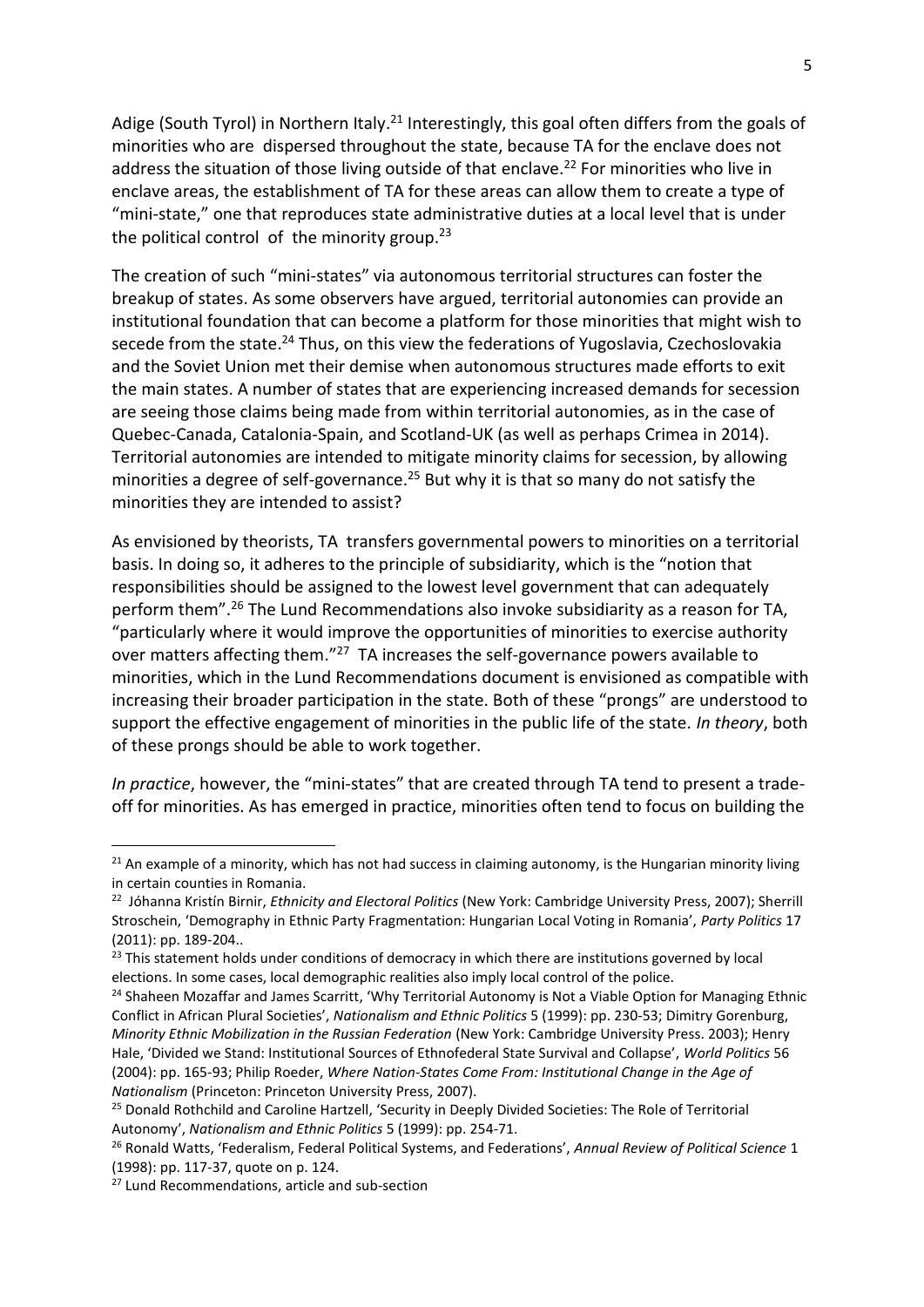self-government institutions of these "mini-states" at the expense of their participation in the main federal or union state – as has taken place in Quebec, Catalonia, and Scotland.<sup>28</sup> The territorial aspect of such autonomies means that many of the aspects of state authority, such as control over the local economy,<sup>29</sup> can be conducted by the minority groups to some degree *without* participation with the main state. The "mini-states" produced by TA can thus favour self-governance at the expense of minority participation in the main state.

This trade-off for the focus of minorities, between self-government and main state participation, is represented in Figure 2 below.

[INSERT FIGURE 2 HERE]:

This graph represents the fact that under circumstances of TA, the "mini-states" created by these structures in practice can draw minority attention away from participation in the main state.<sup>30</sup> Negotiations between states and minorities are limited to discussions of the potential strength of the "mini-state" relative to state governance. These negotiations may at times be unstable. The minority will prefer point A, in which most governance processes are focused through self-government institutions. The state will prefer point B, where there could be TA but where most governance processes take place via institutions of the main state. At point C, states and minorities can reach a balance between their demands along these lines. However, the incentives for each to push toward their more favoured outcome

<sup>&</sup>lt;sup>28</sup> However, see note 17.

<sup>&</sup>lt;sup>29</sup> Local demographics also imply that a large number of those working for the local police force will be members of the ethnic group dominant in the enclave. For states that have some decentralization of the police force, there can be some local ethnic *de facto* control of policing as well.

<sup>&</sup>lt;sup>30</sup> A consideration of the day-to-day allocation of time by an elite would reveal decisions to focus on one or the other institution. Further research into the time spent by elites would be useful to reveal how they think about this time allocation and institutional investment. That said, the centre-periphery power relationship require that elites of autonomous regions engage considerably with the power structures of the central state in order to keep the dialogue for peace open and to ensure the flow of subsidies.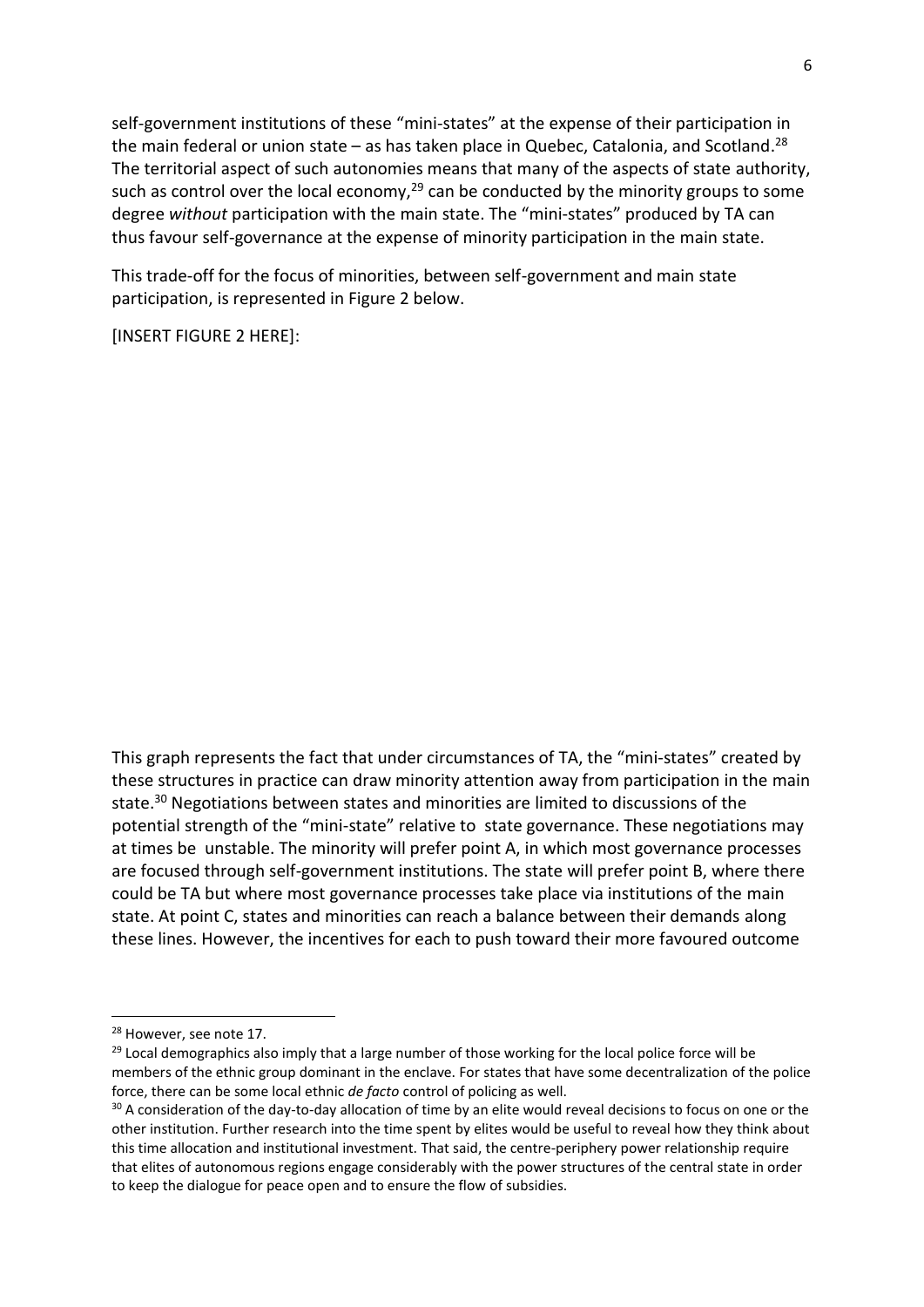of A or B renders the settlement rather unstable.<sup>31</sup> The institutions of TA establish the foundations for a "mini-state" that provides an ongoing temptation for some voices within the minority to withdraw from main state participation entirely.<sup>32</sup> For example, Quebec has held two referenda on withdrawal; Catalonia continues to negotiate for a referendum on separation from Spain, and Scotland held such a referendum in September 2014.<sup>33</sup> Even when unsuccessful, such referenda reinforce identity lines between the autonomous unit and the main state. In addition, TA can easily foster strong disputes between minorities and state authorities, due to the fact that the populations of those territories that are targeted for autonomy are almost never homogenous. These problems can be removed by institutions that do not produce "mini-states," but that instead produce entirely new configurations for governance: the institutions of NTA discussed in the following section.

## **STATE-MINORITY RELATIONS AND THE PROMISE OF NON-TERRITORIAL AUTONOMY**

The potential trade-off outlined above illustrates how the "mini-state" features of TA can produce a dynamic that is difficult for states and minorities to resolve. Transforming these potential disputes to facilitate state-minority reconciliation requires a reconfiguration of available governance structures. The principle of subsidiarity has typically been taken to imply that local-level governance takes place at the level of a geographic locality. However, for matters such as language use and education for minorities, the placement of government at its closest proximity to those governed may require a non-territorial structure, based upon a personal principle.

The linguistic communities , or institutional councils that serve as the non-territorial units of the Belgian federation, provide an example of how such non-territorial structures work in practice. The Belgian federal structure that has developed since 1993 has produced a state that is quite weak at the centre. Much of the work of governance takes place within the six units of the Belgian federation. There are three territorial units: Flanders, Wallonia, and Brussels capital. There are also three non-territorial units, or the linguistic communities: the Francophone, Flemish community, and the Germans. The territorial units tend to focus on functions linked to territory, such as economic policy and infrastructure matters such as transport. The non-territorial units control matters similar to those outlined in the Lund Recommendations for non-territorial units: education, language, and culture – as well as health care, the latter which has a strong linguistic element. To further complicate matters, the Flemish territorial and non-territorial units are fused.<sup>34</sup> The primary result of this structure is a reduction of potential disputes over linguistic matters in the Brussels capital region, which is home to both Francophone and Flemish speakers. Instead, linguistic

<sup>&</sup>lt;sup>31</sup> In practice, most TA negotiations take place through specifically designed institutions allowing for addressing issues in an orderly manner and according to legal provisions. If these institutions are well-designed, the settlement is likely to be stable and may even allow for productive co-operation.

 $32$  The potential likelihood for some of these voices to succeed in making a case for withdrawal will vary across different contexts and will also depend on the particular structures of the territorial autonomies in question. The degree of power devolution may determine whether mobilization occurs.

<sup>&</sup>lt;sup>33</sup> Examples from Eastern Europe include Gagauzia in Moldova and Crimea in Ukraine before Russian annexation.

<sup>&</sup>lt;sup>34</sup> Dirk Jacobs and Marc Swyngedouw, 'Territorial and Non-territorial Federalism in Belgium: Reform of the Brussels Capital Region, 2001', *Regional and Federal Studies* 13 (2003): pp. 127-39.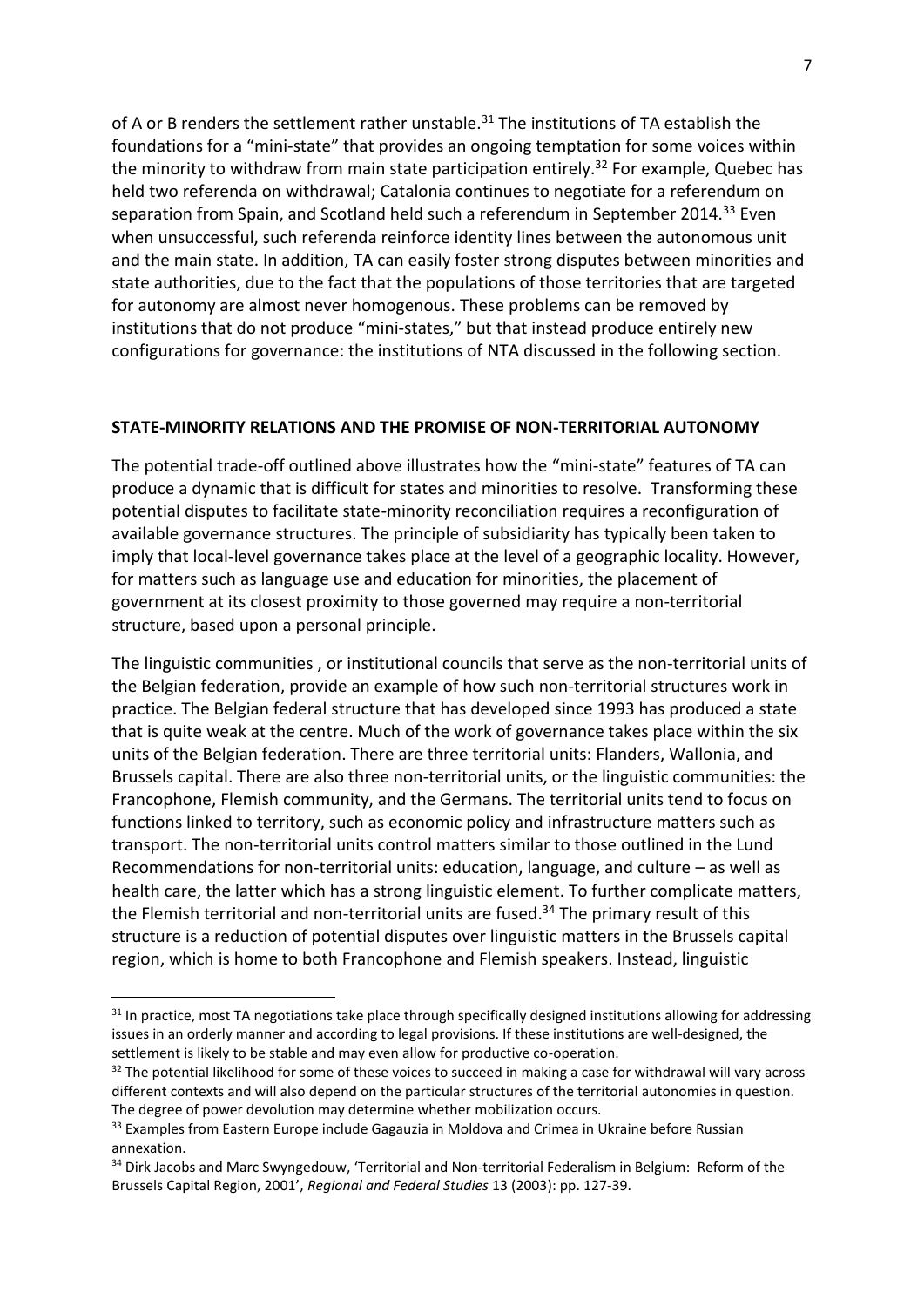matters that could easily become group disputes in Brussels are removed from the arena of inter-group debates and placed within each linguistic community. <sup>35</sup> The Belgian structures thus include aspects of representation and governance. <sup>36</sup> As such, they could provide a model for states that face complex governance problems, such as Bosnia, Kosovo, or Ukraine,<sup>37</sup> especially in places in which one ethnic group refuses to be governed by another. The presence of NTA allows for debates to be concentrated within those groups affected, rather than requiring debates over identity issues to take place between groups.

NTA thus allocates certain functions of governance according to a personal principle, rather than a territorial principle. The notion that groups need not all be subject to the same rule is an old concept originating in the *millet* system of the Ottoman Empire. In this system, the Muslim Empire allowed non-Muslims to have some control over their own affairs, delegating powers to Jewish and Christian religious leaders to adjudicate over areas such as family law. Individuals of one of these groups could access the rules of their own community even if they were scattered throughout a particular territory – because these rules adhered to individuals on a personal, rather than a territorial, principle.<sup>38</sup> This notion that identity issues might be governed according to a personal principle was also taken up by Otto Bauer and Karl Renner as the Austro-Hungarian Empire began to unravel in the late 1800s, due to similar problems of minority governance.<sup>39</sup> Although these ideas were not put into practice in Austro-Hungary, they continue to provide a foundation for potential governance options that might eschew direct conflicts between ethnic groups over identity issues and governance.<sup>40</sup>

The non-territorial linguistic communities in Belgium provide and administer education to those French and Flemish families who may not live in geographical proximity to others who speak their language. Their children can attend schools in their own language without being forced to move to other geographic locations, at least where such schools are provided.<sup>41</sup> As noted by the Lund Recommendations, non-territorial arrangements might provide

<sup>35</sup> Philippe Van Parijs, 'Power Sharing versus Border-Crossing in Ethnically Divided Societies', in *Designing Democratic Institutions*, edited by Ian Shapiro and Steven Macedo (New York: New York University Press, 2000), pp. 296-320.

<sup>&</sup>lt;sup>36</sup> An overview of these structures and their specific powers appears in Jacobs and Swyngedouw 2003. <sup>37</sup> Sherrill Stroschein, 'What Belgium Can Teach Bosnia: The Uses of Autonomy in 'Divided House' States', *Journal on Ethnopolitics and Minority Issues in Europe* (JEMIE), 3 (2003): available online at:

<http://www.ecmi.de/jemie/> (accessed ??); and Stroschein, 'Making or Breaking Kosovo: Applications of Dispersed State Control', *Perspectives on Politics* 6 (2003): pp. 655-74. It should be noted that with the 2008 Constitution, Kosovo has begun the path towards a dual lingual state. Ukraine, on the other hand, is in a state of flux, and the language communities are far less distinct and there difficult to identify.

<sup>38</sup> Uri Ra'anan, 'The Nation-State Fallacy', in *Conflict and Peacemaking in Multiethnic Societies*, edited by Joseph Montville (New York: Lexington Books / Macmillan, 1991), pp. 12-15, and Ephraim Nimni, 'Introduction: The National Cultural Autonomy Model Revisited', in *National Cultural Autonomy and Its Contemporary Critics*, edited by Ephriam Nimni (New York: Routledge, 2005).

<sup>39</sup> Karl Renner, 'State and Nation,' in *National Cultural Autonomy and Its Contemporary Critics*, edited by Nimni. The original was written in 1899 and is reproduced in the book.

<sup>&</sup>lt;sup>40</sup> For more on the historical trajectory of this concept within a particular context, see Alexander Osipov, "Nonterritorial Autonomy in the Post-Soviet Space: From Framing to Action and Back," in this volume.

<sup>&</sup>lt;sup>41</sup> The degree of NTA is here not easy to determine given that the education to these pupils is provided as entitlements within the Belgian system of education as opposed to self-governing school boards.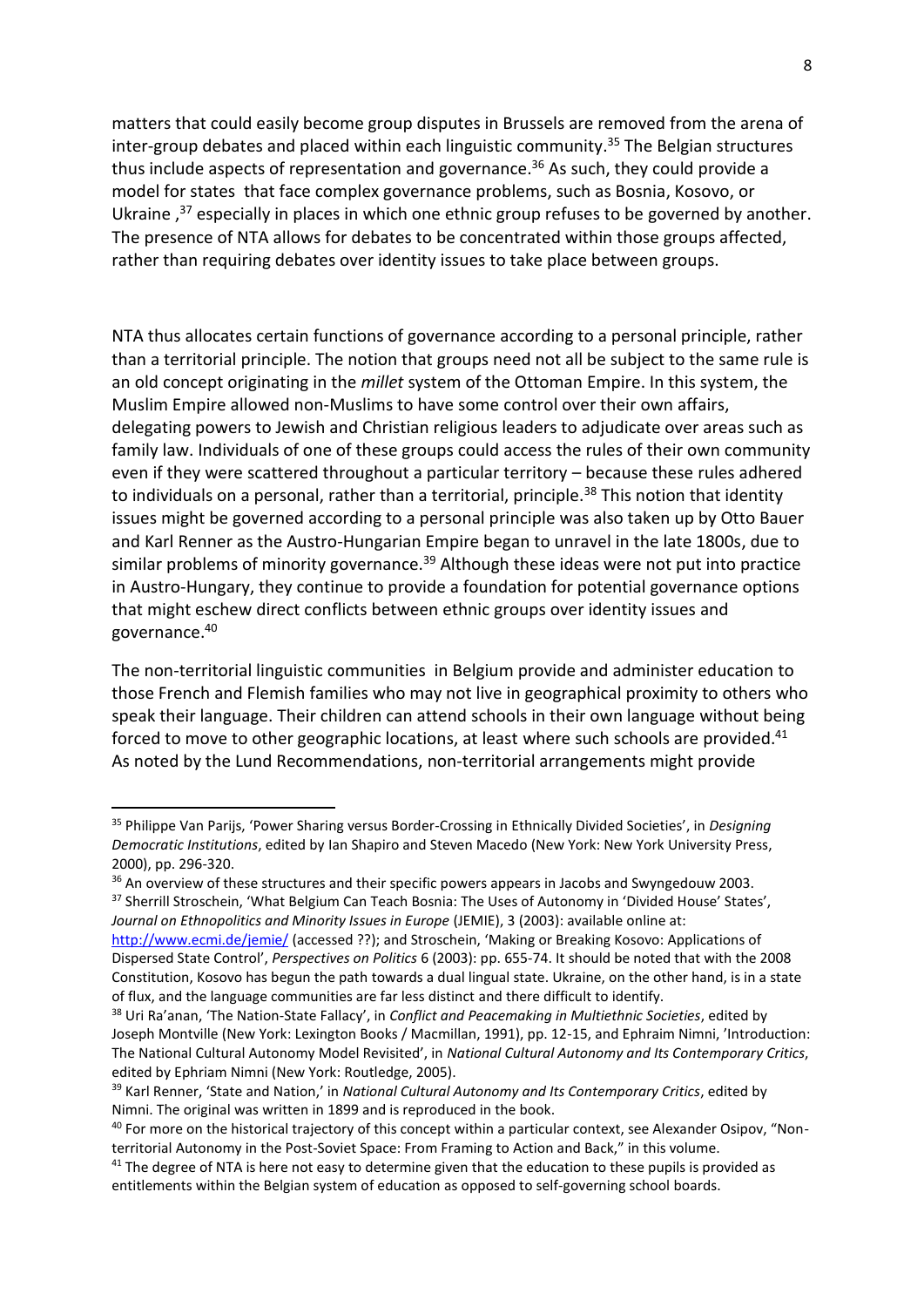remedies in instances in which "a group is geographically dispersed".<sup>42</sup> From a justice perspective, a group member living outside of an enclave should have the same rights as one living within a group enclave. Non-territorial structures enable this possibility, and do so in a way that reduces potential tense exchanges between groups over the matter of language education for children. Rather than requiring homogenous populations for the purpose of education provision, these structures *redefine* the means of provision instead – potentially transforming the zero-sum nature of potential disputes between groups. As outlined in more general terms in the Lund Recommendations, non-territorial arrangements may perform "functions," which need not be linked to territory: "education, culture, use of minority language, religion, and other matters crucial to the identity and way of life of national minorities".<sup>43</sup> In practice, most examples of non-territorial units generally seem to limit themselves to these applications, though health care can be considered a linguistic matter for many individuals.

In removing the territorial and demographic aspects of these linguistic, religious, or cultural practices, NTA allows for a potential transformation of the negotiations between states and minorities. TA focuses minority attention on self-government and the strengthening of "mini-states," as outlined above, whereas NTA allows for minorities to engage in selfgovernance on these matters of identity, while leaving non-identity matters within the structure of the main state. Governance functions requiring a territorial focus, such as commerce, agriculture, and transport, could be addressed within the main state structure, while non-territorial units would allow for their self-governance on identity matters. In contrast, the structure of TA does not distinguish between issue functions, and requires all matters to lie within the administration of the "mini-state" unit, with the exception of security and foreign policy matters. TA produces a trade-off that NTA eliminates. NTA is thus a useful policy option for places with complex governance problems.

This reconfiguration of state-minority disputes under NTA produces an outcome displayed in Figure 3 below.

[INSERT FIGURE 3 HERE]:

<sup>42</sup> Lund Recommendations, article and sub-section

<sup>43</sup> Lund Recommendations, article and sub-section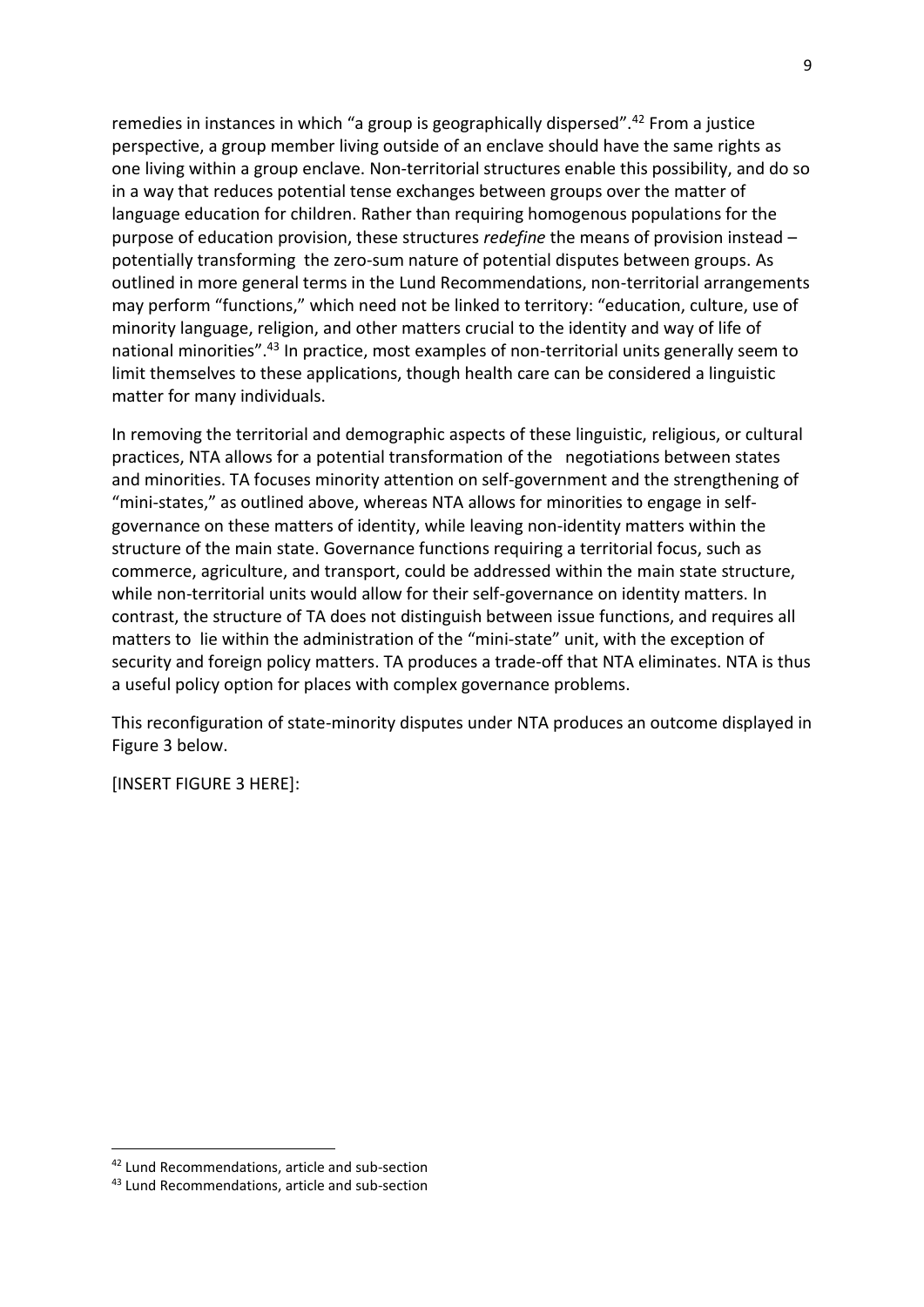This graph illustrates how conditions of self-governance and state participation for minorities can remove the territorial constraints illustrated in Figure 2. Without the tradeoff between self-government and state participation that is posed for minorities under TA, higher points can be reached on each factor. Negotiations between states and minorities are not forced into the zero-sum constraints of TA. By breaking down the notion of governance into specific functional competences, it is possible to reframe these potential disputes for better outcomes for each.

These functional competences might be either formal or informal in practice. <sup>44</sup> Formal competences might be represented in a constitution or in formal procedures, as is the case with Hungary's minority governments and in Belgium's non-territorial federative units. Informal competences might take several forms, including societal organizations or NGOs, such as the organizations that exist on the German-Danish border to provide resources for the members of each community. In addition, informal non-territorial practices and procedures might develop in a state vacuum, as was perhaps the case with Kosovo's pre-1999 shadow government. The discussions in this book provide examples from both formal and informal contexts. They share a focus on a personal, rather than a territorial, principle for allocating governance functions.

# **CONCLUSIONS**

In this chapter, I have provided an outline of the way in which NTA can evade some of the problems of TA by reconfiguring disputes between states and minorities. In removing the "mini-state" nature of governance structures for minorities, non-territorial solutions facilitate minority strength in both areas of self-governance and in broader state participation. NTA emphasises governance as a menu of functional competences. Territorial functions such as the regulation of commerce and transport can remain within the realm of the main state, while non-territorial functions such as linguistic matters and education can be allocated to the minority without the creation of "mini-states".

NTA is grounded on a personal principal for governance, and is thus similar to the personal principle that lies behind the application of rights and rules in legal pluralism. The fact of the existence of different group identities within the legal systems of diverse states has prompted more conversation about the way in which the individual members of different groups might access different legal rights within the state.<sup>45</sup> Like NTA, the differential application of laws might also provide a means to address potential governance disputes between groups, because laws can be applied on a personal, rather than a territorial, principle. The potential avoidance of territorial restrictions shows great promise for transforming negotiations between states and minorities by eliminating trade-offs on

<sup>&</sup>lt;sup>44</sup> Gretchen Helmke and Steve Levitsky, 'Informal Institutions and Comparative Politics: A Research Agenda', *Perspectives on Politics* 2 (2004): pp. 725-40.

<sup>45</sup> Levy, 'Classifying Cultural Rights.'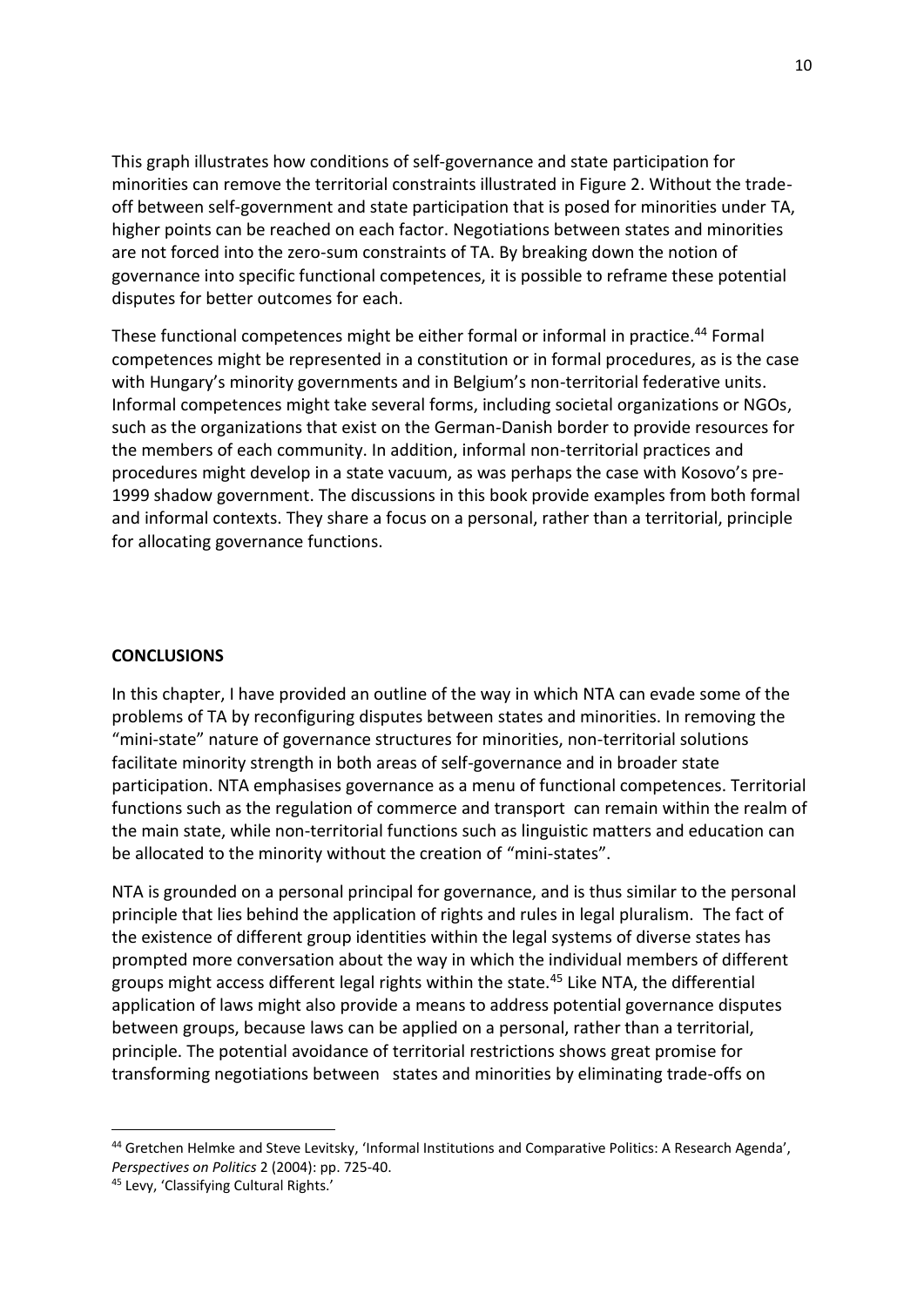identity questions. The chapters in this book provide examples of how some of these current arrangements work in practice.

# **References**

Barry, Brian, *Culture and Equality*, (Cambridge, MA: Harvard University Press, 2001).

Birnir, Jóhanna Kristín, *Ethnicity and Electoral Politics*, (New York: Cambridge University Press, 2007).

Dahl, Robert, *Polyarchy: Participation and Opposition*, (New Haven: Yale University Press, 1971).

Deets, Stephen, and Sherrill Stroschein, 'Dilemmas of Autonomy and Liberal Pluralism: Examples Involving Hungarians in Central Europe'. *Nations and Nationalism,* 11, no. 2 (2005): 285-305.

Gorenburg, Dimitry, *Minority Ethnic Mobilization in the Russian Federation*, (New York: Cambridge University Press, 2003).

Hale, Henry, 'Divided we Stand: Institutional Sources of Ethnofederal State Survival and Collapse'. *World Politics* 56, no. 2 (2004): 165-93.

Helmke, Gretchen, and Steve Levitsky, 'Informal Institutions and Comparative Politics: A Research Agenda'. *Perspectives on Politics* 2, no. 4 (2004): 725-40.

High Commissioner for National Minorities (HCNM), 'The Lund Recommendations on the Effective Participation of National Minorities in Public Life & Explanatory Note', Organization for Security and Cooperation in Europe (1999). Available online at:

<http://www.osce.org/hcnm/32240?download=true> (accessed ??). Jacobs, Dirk, and Marc Swyngedouw, 'Territorial and Non-territorial Federalism in Belgium: Reform of the Brussels Capital Region, 2001'. *Regional and Federal Studies* 13, no. 2 (2003): 127-39.

Kymlicka, Will, *Multicultural Citizenship*, (Oxford: Oxford University Press, 1995).

Levy, Jacob, 'Classifying Cultural Rights'In *Ethnicity and Group Rights*, edited by Ian Shapiro and Will Kymlicka (New York: New York University Press, 2000).

Lijphart, Arend, *Democracy in Plural Societies: A Comparative Exploration* (New Haven: Yale University Press, 1977).

Mozaffar, Shaheen, and James Scarritt, 'Why Territorial Autonomy is Not a Viable Option for Managing Ethnic Conflict in African Plural Societies'. *Nationalism and Ethnic Politics* 5, nos. 3-4 (1999): 230-53.

Nimni, Ephraim. 'Introduction: The National Cultural Autonomy Model Revisited'. In *National Cultural Autonomy and Its Contemporary Critics*, edited by Ephriam Nimni (New York: Routledge, 2005).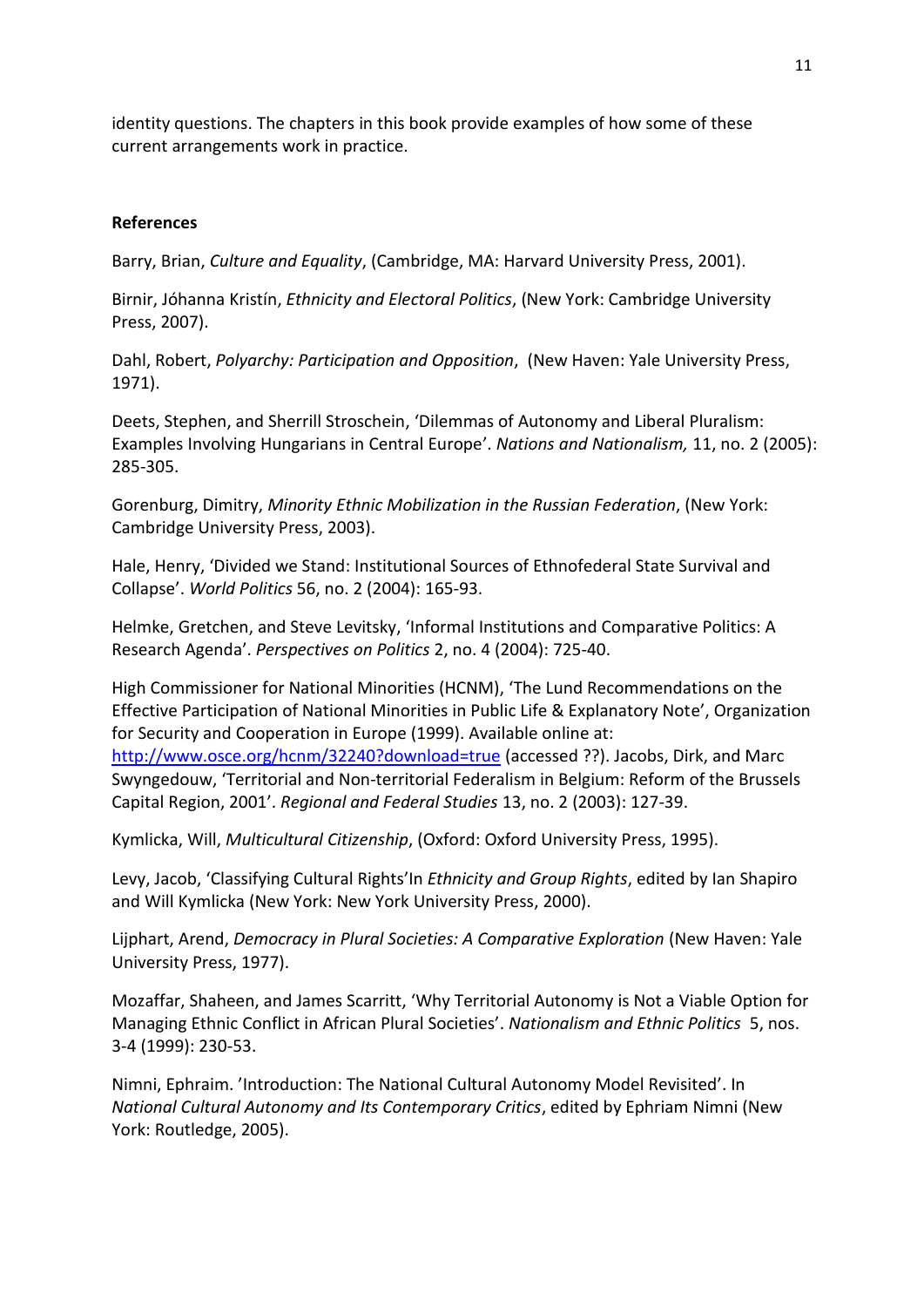Ra'anan, Uri, 'The Nation-State Fallacy'. In Conflict and *Peacemaking in Multiethnic Societies*, edited by Joseph Montville (New York: Lexington Books / Macmillan, 1991).

Radio Free Europe/Radio Liberty (RFE/RL), 'Hungary Seeks Collective Rights in European Constitution,' *RFE/RL Newsline*, 30 September 2003. Available at: [http://www.minelres.lv/mailing\\_archive/2003-October/002968.html](http://www.minelres.lv/mailing_archive/2003-October/002968.html) (accessed ??)

Reilly, Benjamin, *Democracy in Divided Societies*, (New York: Cambridge University Press, 2001).

Renner, Karl, 'State and Nation'. In *National Cultural Autonomy and Its Contemporary Critics*, edited by Ephraim Nimni (New York: Routledge, 2005).Roeder, Philip, *Where Nation-States Come From: Institutional Change in the Age of Nationalism*, (Princeton: Princeton University Press, 2007).

Rothchild, Donald, and Caroline Hartzell, 'Security in Deeply Divided Societies: The Role of Territorial Autonomy'. *Nationalism and Ethnic Politics* 5, nos. 3-4 (1999): 254-71.

Stroschein, Sherrill, 'What Belgium Can Teach Bosnia: The Uses of Autonomy in 'Divided House' States'. *Journal on Ethnopolitics and Minority Issues in Europe* (JEMIE), 3 (2003). Available at:<http://www.ecmi.de/jemie/> (accessed ??).

---, 'Making or Breaking Kosovo: Applications of Dispersed State Control'. *Perspectives on Politics* 6, no. 4 (2008): 655-74.

---, 'Demography in Ethnic Party Fragmentation: Hungarian Local Voting in Romania'. *Party Politics* 17, no. 2 (2011): 189-204.

Tamir, Yael, *Liberal Nationalism*, (Princeton: Princeton University Press, 1995).

Taylor, Charles, *Multiculturalism and the Politics of Recognition*, (Princeton: Princeton University Press, 1992).

Tilly, Charles, *Democracy*, (New York: Cambridge University Press, 2007).

Van Parijs, Philippe, 'Power Sharing versus Border-Crossing in Ethnically Divided Societies'. In *Designing Democratic Institutions*, edited by Ian Shapiro and Steven Macedo (New York: New York University Press, 2000).

Waters, Timothy, and Rachel Guglielmo, 'Two Souls to Struggle With'. In *State and Nation Building in East Central Europe*, edited by John Micgiel (New York: Columbia University, Institute on East Central Europe, 1996).

Watts, Ronald, 'Federalism, Federal Political Systems, and Federations'. *Annual Review of Political Science* 1: (1998) 117-37.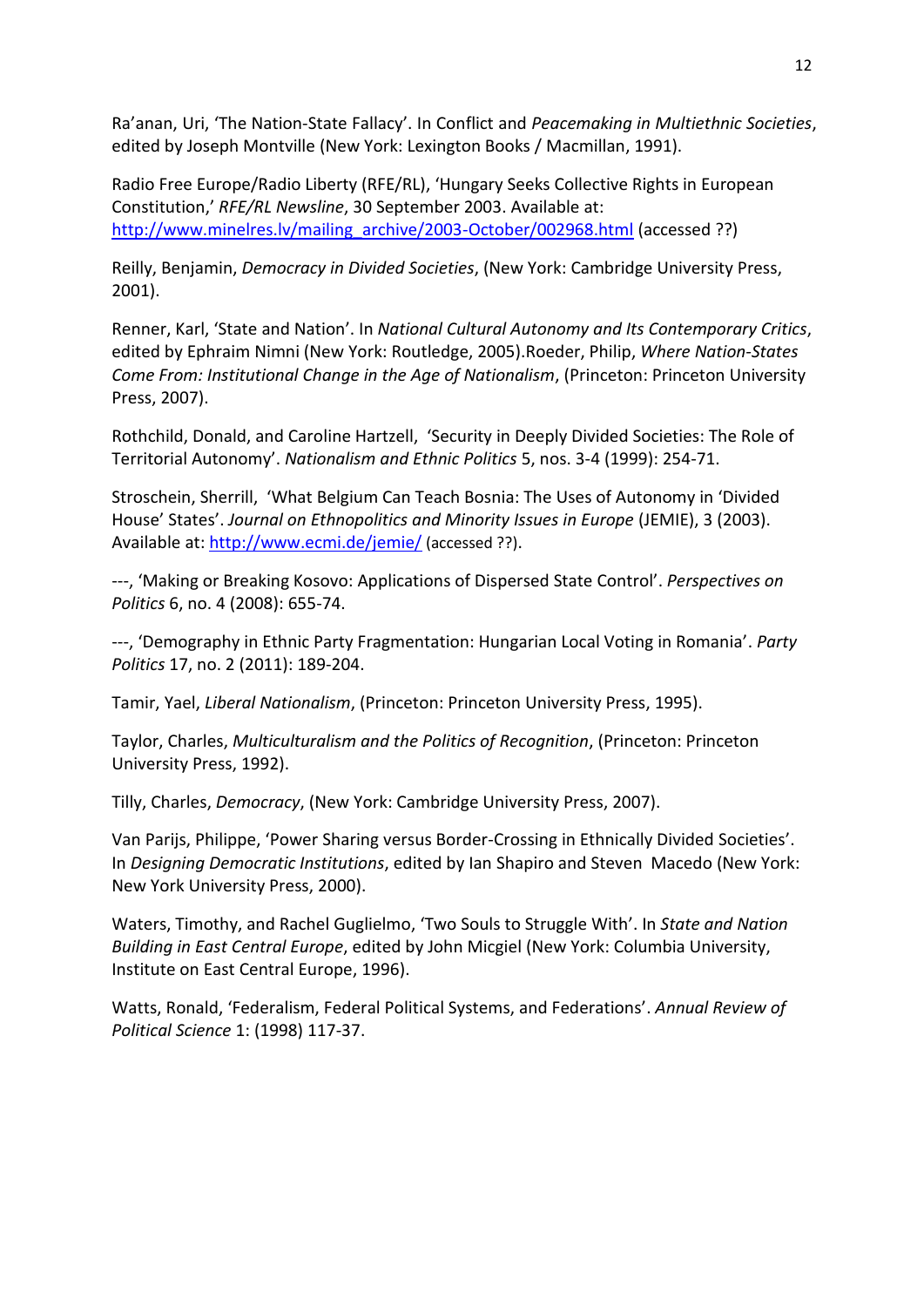

**State Participation**

**Figure 1. Aspects of the Lund Recommendations: self-government and state participation for minorities - higher levels of each represented by proximity to arrows on each line.**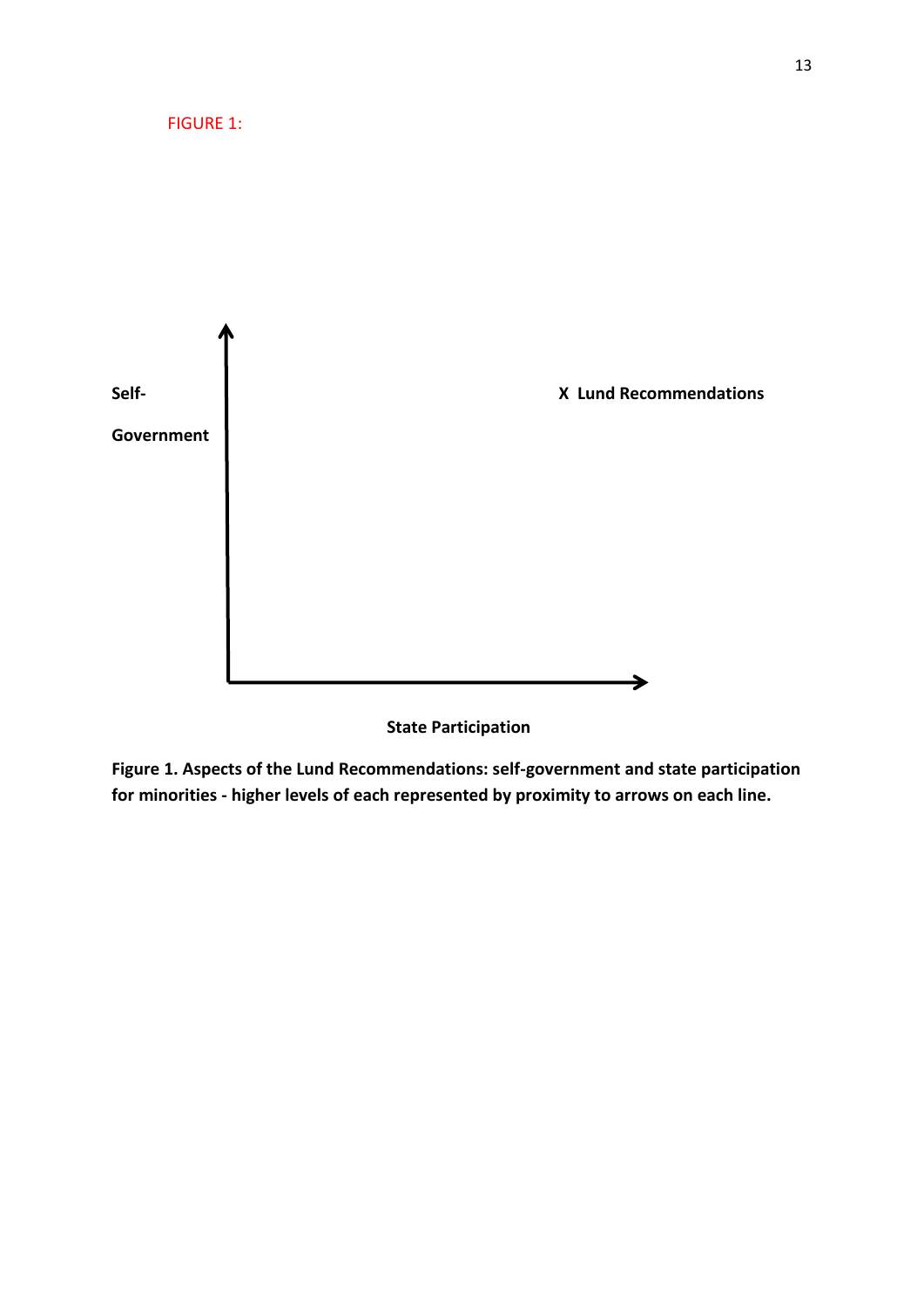FIGURE 2:



**Figure 2. Minorities, TA and the Lund factors. Territorial structure presents a trade-off structure that limits options for minority governance to the line. Negotiations between states and minorities are limited to points along these lines such as A, B, and C. However, full potential is not reached.**